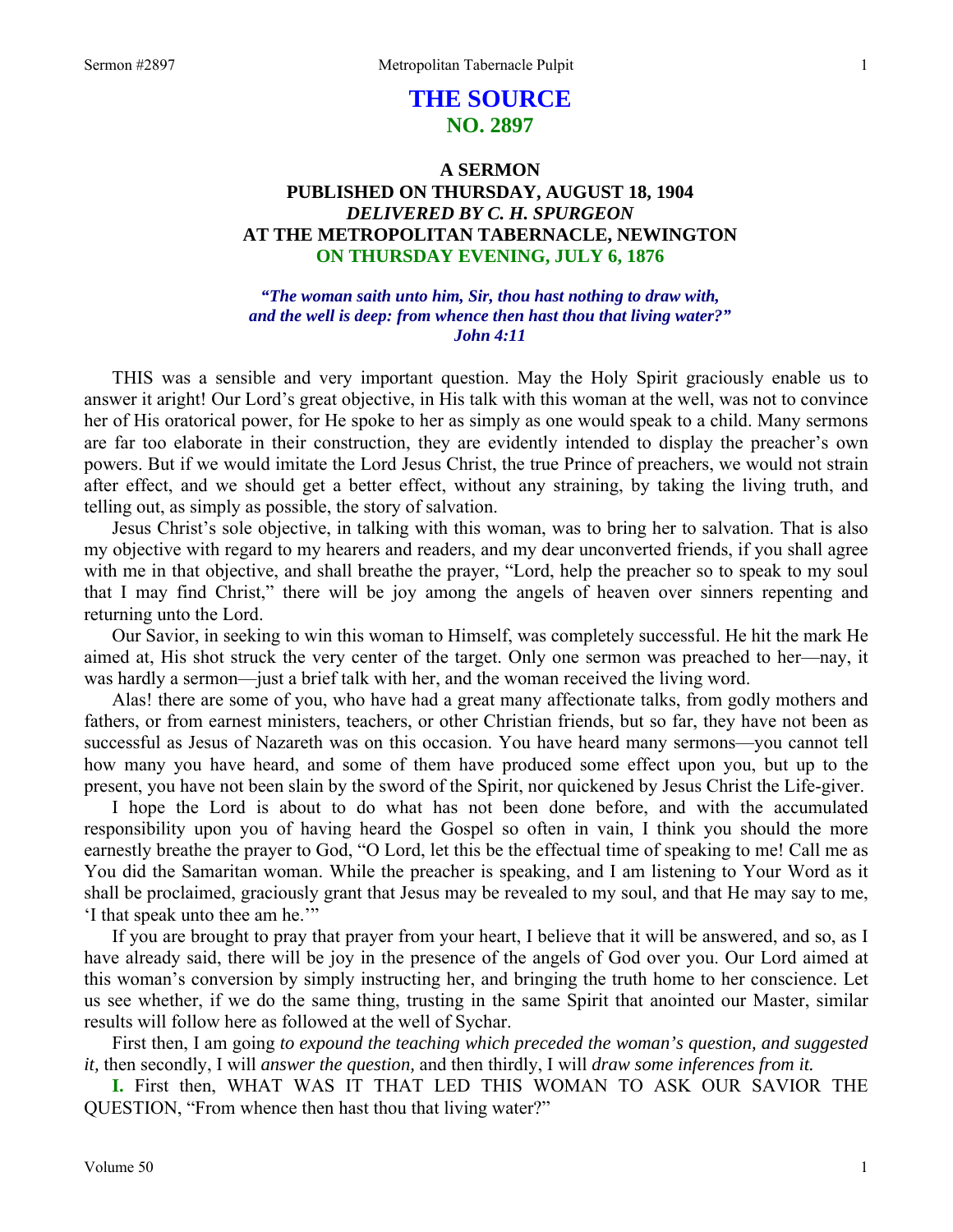Jesus Christ had told her that had she known Him, she would have asked of Him, and He would have given her living water. There was Jacob's well, they were both of them close to it, and they could look down into it. There was some water in it, but the well of Sychar was not a well of "living water." You probably know that the expression which is translated "living water" refers to water that springs up from a fountain, but the well of Sychar is not a well of that kind. The water in it is surface water, the gathering of the neighboring hills, land water, not spring water.

Jesus Christ seemed to draw His illustration from that fact, "The water in that well *runs* into it, and is drawn out from it, but if you had asked Me, I would have given you water that bubbles up—water that is full of life, very different from this well water—water from the great deep that 'coucheth beneath.'" You know the difference between those two sorts of water. I have illustrated it before by the two wells which are in the courtyard of the Doge's palace at Venice. One of them has its copper or bronze margin worn with holes cut by the string by which little cans are let down to fetch up the water that wells up from the spring, it is so precious because it springs up from a living fountain.

The other well, which looks very much like the one I have mentioned, is not worn at all. Very few people care to draw from it, and the reason is, because it is simply filled with water brought into the city. It is flat, dead water, not "living water" at all. So Jesus Christ had used this illustration in speaking with the woman, "You have come here, to draw this water out of the well—the mere rain water that runs into Jacob's well, but if you had asked of Me, I would have given you water of a far better sort—water with life in it—water which would be life unto you—water which would be in you a well of water springing up into everlasting life."

The woman caught the figure, though she did not at first understand its spiritual meaning. Its spiritual meaning is this—that *Jesus Christ has grace in Himself—grace to give to sinners—grace to give to those who ask Him for it,* for He said to the woman, "Thou wouldest have asked of *him,* and *he* would have given thee living water." In the Lord Jesus Christ, then, there is a deep fount of grace always springing up within Himself. "It pleased the Father that in him should all fulness dwell," and it does dwell in Him. To Him, the Spirit has been given without measure. There is no meager supply of grace in Christ. He has an abundance, and I might almost say a redundance forever springing up within Himself.

And this He has on purpose to give away. He has it not for Himself, for He needs it not. Almighty and ever-blessed as He is by nature, co-equal and co-eternal with the Father and the Spirit, He needs no grace for Himself, but what He has is all for Him to give away. He came into this world to open up channels by which He might distribute all His grace to thirsty souls.

And He gives it all away far the asking—almighty grace to be had for the asking! No human merit can demand it, and no performance of any earthly ceremony is required in order to obtain it. Here it is in a nutshell, *"Thou* wouldest have *asked…*and *he* would have *given."* "If any man lack wisdom, let him ask of God," And if any man lack pardon, let him do the same. If any man lack anything that is essential to his purity, to his happiness, to his present life, or to his future life, it is stored up in Christ, and it can be had from Him for the asking. "He that spared not his own Son, but delivered him up for us all, how shall he not with him also freely give us all things?"

The teaching of the text to you unconverted people is this—if ever you are saved, it must be by the grace of God. That grace is in Jesus Christ, it has been put into Jesus Christ, not because He needs it Himself, but that He may distribute it, and He does distribute it, and whosoever asks it of Him receives it from Him, "for every one that asketh receiveth; and he that seeketh findeth; and to him that knocketh it shall be opened."

And when you receive this grace, it will remain in you. It will not be like ordinary water, which you drink, and which then is done with, but it will live in you. It shall turn into a well of living water, inside your soul there shall be an ever-springing well of life, which never shall cease to flow, either in summer or in winter, and which, in glory, shall enable you to understand what that eternal life was which Jesus gave to you, and of which He said to His Father, "This is life eternal, that they might know thee the only true God, and Jesus Christ, whom thou hast sent."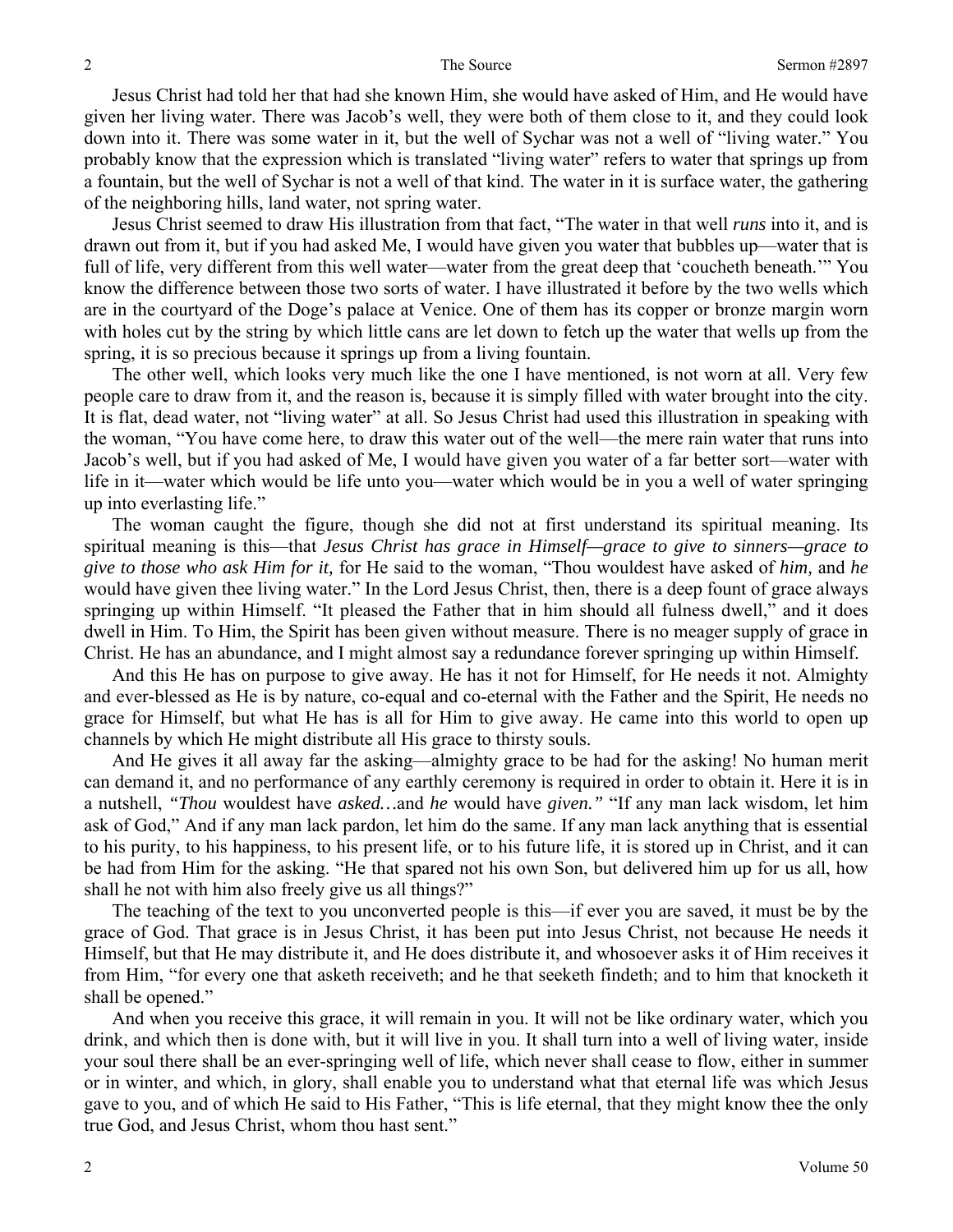**II.** Now secondly, I am going TO ANSWER THE QUESTION THAT THIS WOMAN PUT TO CHRIST.

Her question was, "'from whence then hast thou that living water?' How did You come to have it? If You have living water, how is it that You have it? It is not in that well, and even if it were there, You have nothing to draw with, and the well is deep: 'from whence then hast thou that living water?'"

What an important question this is to put in a spiritual sense! Lord Jesus, we hear that You have an abundance of grace treasured up in You, which You do freely distribute among those who ask You for it, but how came You by it? How is it that You have this grace? In what way did it come to be stored up in You? 'From whence then hast thou that living water?'"

While I am asking this question, I pray every unconverted one who desires to find peace with God, to say to himself or herself, "I am now to hear how it is that Christ can save, I am now to learn why it is that He is the Giver of grace to the guilty." Perhaps, dear friend, while you are listening, you may see something in Christ which you never saw before, and faith may spring up in your soul almost insensibly to yourself, and ere you go out of this place, you may be able to say, "I cannot fully explain this great mystery, but I know sufficient of the Lord Jesus Christ to believe in Him, I cannot but believe in Him now that I see how it is that He is so mighty to save."

The first answer to the question, "From whence then hast thou that living water?" is this—*He has it in His very nature*. Jesus Christ is able to save because He is divine. "With God, all things are possible," and Jesus Christ is God, so all things are possible with Him. "God is love," and Jesus Christ is God, so He too, is love. God possesses all things, and Christ is God, so He has all things freely to distribute among the sons of men.

Jesus of Nazareth, as He sat on the well at Sychar, seemed to that woman, at first, to be only an ordinary Jew, and she wondered that He, being a Jew, should speak to her, a woman of Samaria. But veiled under the form of that Son of Mary, there was God Himself made flesh, and dwelling among men. Oh, it is glorious to think that He, who has come to redeem you, is no mere man, but over all God blessed forever!

If a man were to tell me that he was going to take the world upon his shoulders, I would distrust his power to bear such a burden, even though he was as strong as Samson. But Jesus Christ, the Son of God, cannot only bear up this world, but the entire universe, upon His hand, for all fullness of power dwells in Him. If any man were to say that he would take upon himself the sins of the whole world, I should be even more diffident than if he proposed to play the part of Atlas, and to bear the world upon his shoulders. But when Jesus, who counted it not robbery to be equal with God, takes upon Himself the form of a servant, and yet has the iniquity of us all laid upon Him, I can understand how He can bear the tremendous load, for He bears the earth's huge pillars up, and spreads the heavens abroad.

When we think of Jesus as divine, nothing seems to be impossible to Him. The strength of sin, which is the law, is not too great for Him who made the law, and kept it too. The sting of death, which is sin, shall certainly not be able to destroy, or even to resist, the almighty power of Him who has the keys of death and of hell.

If you commit your soul, my dear friend, to the keeping of a man, or of an angel, you will have made a fatal mistake. If all the angels in heaven were to band themselves together to save a soul, and were to ask me to be the soul that they would seek to save, I would have nothing to do with them. Nobody who is less than deity can save sinners, and Jesus is "mighty to save" because He is God as well as man. This is a basis upon which the soul's hope may well be founded and established forever. If the interposing Mediator be indeed "very God of very God"—and He is—we see whence He hath this living water, and we can come to Him with the utmost confidence, knowing that He is able to save unto the uttermost all that come unto God by Him.

Another answer to the Samaritan woman's question is that Christ has this living water *by the divine purpose and appointment*. It was the divine plan that Jesus Christ, the second person of the blessed Trinity in Unity, should be appointed to be the treasury of grace for all His elect ones. In the council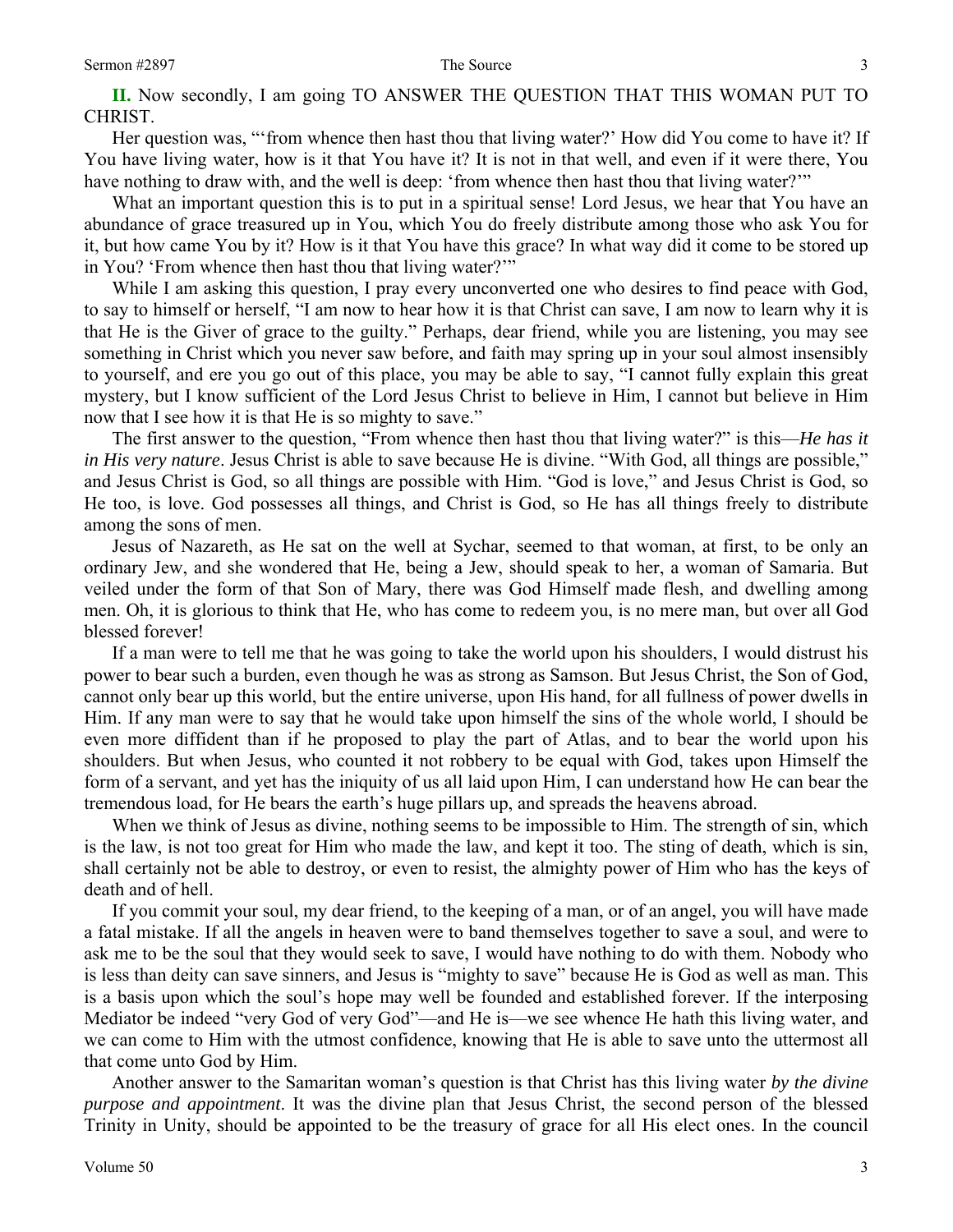chamber of eternity, it was ordained that the Son of God should in due time, come into this world, and take upon Himself our nature, and also our sin, and He was set apart, in the eternal purpose so to do, and in the proclamation of the Gospel, that decree of the Lord is published to the sons of men. The Lord God has set forth His Son Jesus as the one propitiation for the sins of men, He is authorized by God to be a Savior, and He comes here by divine appointment, to bestow upon us the blessings of His grace.

When an ambassador comes to this land from another country, he brings credentials to prove that he is duly accredited by the authority that he represents, and our Lord Jesus Christ comes to men with credentials which prove that He was appointed by God to this service before all worlds were made, and that He will be divinely sustained in that appointment till time shall be no more, and then, having completed His mediatorial work, He will surrender the Kingdom to His Father, and God shall be All in all. So now, as Mediator, He stands, appointed by the Most High, to distribute the blessings of His grace, which is the living water of which our text speaks.

To me, this truth is inconceivably sweet, for when I trust in Jesus Christ to save me, I rejoice to know that He is no amateur savior, who has come on His own authority, and at His own bidding. But behold, the Father Himself has sent Him. He is the Messiah, the Sent One, the Anointed, the Christ of God. God must accept His Son, for He sent Him into the world for this very purpose. If I bring to God the blood of Jesus as the atonement for my sin, He must accept it, for He Himself ordained it as the medium of reconciliation.

My blessed Savior, if I hide in You, I cannot be either dragged or driven from You, for God has set You apart to be the City of Refuge to which my poor soul may flee for protection and shelter. God has appointed Jesus "to be a Prince and a Savior, for to give repentance to Israel, and forgiveness of sins." It seems to me that these are two grand answers to the question of the Samaritan woman, "From whence then hast thou that living water?"—first, from His own natural and essential deity, and secondly, as the Mediator appointed and sustained by the eternal Father.

But thirdly, the Lord Jesus could give a further answer to the woman's question by referring to *the anointing which He had received from the Holy Spirit*. On the day of His baptism in the Jordan, the Spirit descended upon Him like a dove, and abode upon Him. He could truly say, "The Spirit of the Lord is upon me, because he hath anointed me to preach the gospel to the poor; he hath sent me to heal the broken hearted, to preach deliverance to the captives, and recovering of sight to the blind, to set at liberty them that are bruised, to preach the acceptable year of the Lord."

He was anointed by the Holy Spirit for the work of distributing the living water to the sons and daughters of men. He was God's CHRISTOS—God's "Anointed." Those are two very precious titles which are often put together—Jesus Christ—the anointed Savior, they describe both His office and His qualification for that office.

Well then, behold Jesus Christ, with the fullness of the Spirit abiding upon Him, coming into the world endowed with all those divine gifts which, as Mediator, He needed that He might be able to carry out the work which the Lord had of old appointed Him to do. The Spirit of God is still with Him, and He gives the Spirit to those who seek Him. This then, is the third answer to the woman's question, "From whence then hast thou that living water?" He has it because the Spirit of God is upon Him.

There is another answer, which may convince some, who have not been comforted or enlightened by the previous ones, it could not have been given to the woman at the time she put the question, except by way of anticipation, but say that Christ has this living water *because His redeeming work is finished*. He had it, virtually, during His life on earth, in foresight of the work which He had undertaken to finish. Hence it was that multitudes of souls went to heaven long before Christ had paid the ransom for them, His pledge and promise being a guarantee that the great deed would surely be accomplished.

Think of this, that the Son of God, whom the holy angels worshipped without ceasing, should have come hither in the form of a babe, who nestled in a woman's arms—that He might save us! Oh, let the joy-bells ring as we think of God in human flesh! Does not the thought of Christ's incarnation bring hope to the lost? May not sinners see, in it, how the living water finds a channel in which it can flow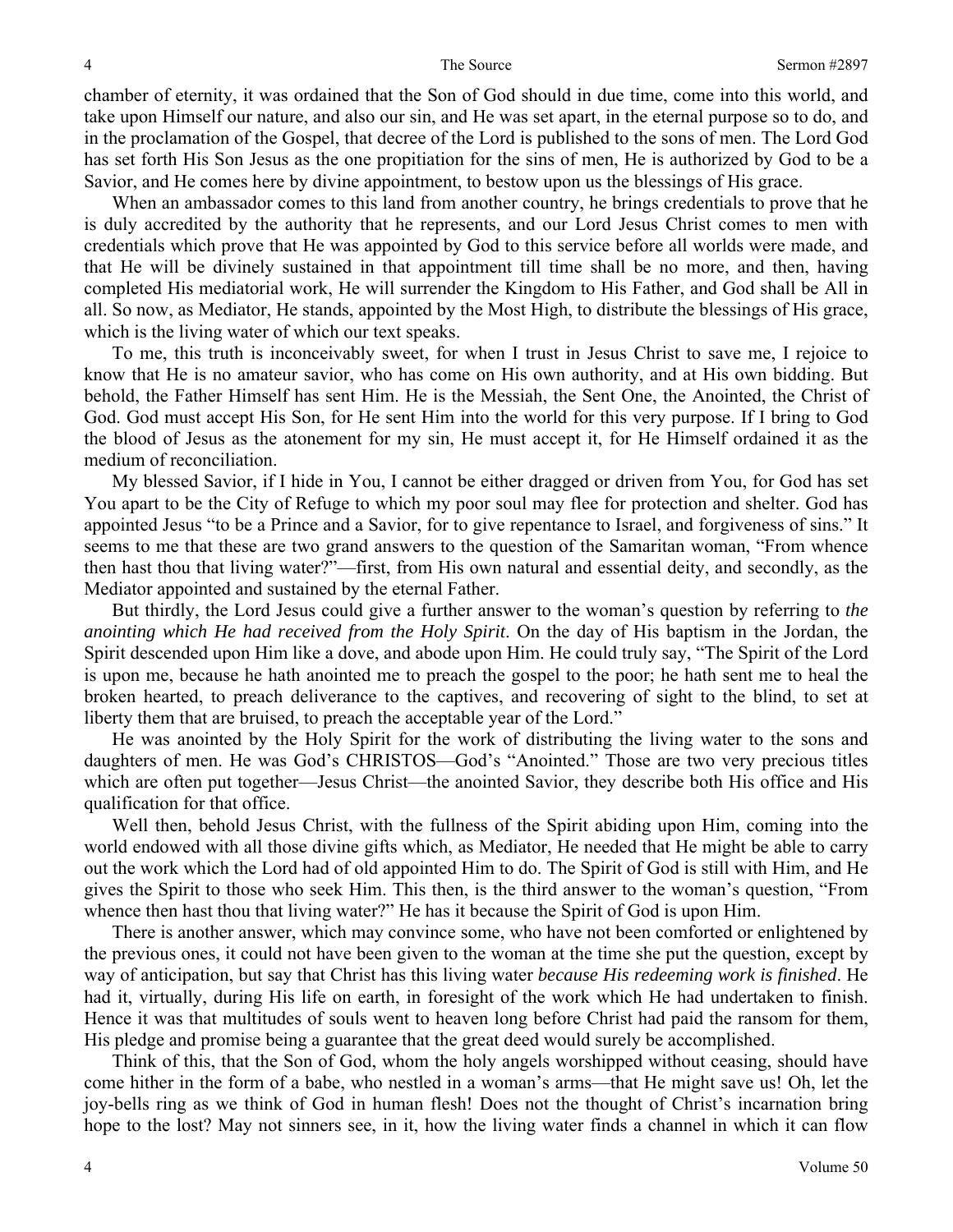down to them in the person of the incarnate God—"Emmanuel, God with us"? "Unto us a child is born, unto us a Son is given; and the government shall be upon his shoulder: and his name shall be called Wonderful, Counsellor, The mighty God, The everlasting Father, The Prince of Peace." He lived for thirty years in this world, a quiet, humble life, working out a righteousness for all His people, fulfilling all the relationships of life into which He was brought, and so, when He came to be baptized, He openly revealed the work that He was doing all His life, namely, fulfilling all righteousness.

Throughout the whole of His earthly career, He was living for us and working for us, and the merit of His unique life stands to the credit of all who believe in Him. At last, the time came for Him to die, for "without shedding of blood there is no remission." The living water could not come to us unless Christ's heart was opened to let it out. He must give His life a ransom for many, or else there could never be any ransomed souls.

You know the sad, sad story. Jesus goes forth from the place where He had instituted the memorial supper, He enters Gethsemane's garden, utters a series of agonizing prayers, in the course of which a shower of His precious blood falls upon the earth where He kneels. He rises from the ground, meets His betrayer, and receives the cruel traitor kiss. He thrusts aside the sword with which His too eager disciple would have defended Him, and He is led like a lamb to the slaughter, and like a sheep dumb before her shearers, He opens not His mouth to answer His accusers. He gives His back to the smiters, and His cheeks to them that pluck out the hair, He hides not His face from shame and spitting.

Yes, though He is Lord of all, He voluntarily yields Himself up to a felon's death, and gives up His immaculate body, which had never been stained by sin, to be pierced with the nails, and every bone to be dislocated by the jar as the cross is first lifted up, and then hurled down into its place. He hangs in the burning sun, parched with fever. He has no friend or comforter, for even God has forsaken Him while He is bearing His people's sin, and His enemies mock and laugh at His agonies. He yields up His soul unto death without a murmuring word. He knew that the price of pardon was His blood, but His pity ne'er withdrew, and until He could say, "It is finished," He held on to life.

When it was finished, He submitted Himself to death, and the Lord of glory was laid in the new tomb in the garden. Now, if you ask me, "from whence, then, has Jesus of Nazareth, God incarnate, that living water?" I answer in three words—"Gethsemane, Gabbatha, Golgotha." Put these three together the place where He sweat great drops of blood, the place where He was scourged, and the place where He died—and you can comprehend why He has this living water.

Another answer to the woman's question, "From whence then hast thou that living water?" is that He has it in *the reward which His Father promised to Him for His mediatorial work,* "He shall see of the travail of his soul, and shall be satisfied: by his knowledge shall my righteous servant justify many; for he shall bear their iniquities." God's only begotten and well-beloved Son is to receive a full reward for all that He endured, and all that He has so far received of His Father is not for Himself, for He needs nothing, but He has received it that He may distribute it among the rebellious children of men.

The psalmist truly sang, "Thou hast ascended on high, thou hast led captivity captive: thou hast received gifts for men; yea, for the rebellious also, that the LORD God might dwell among them." And this is whence He has that living water.

Poor soul, groping in the dark, and trying to believe in Jesus, ought not this to enable you to believe in Him? Christ has lived, and loved, and bled, and died, and now there is a reward due to Him which can only be met by the salvation of all for whom He died. See then, how He has the living water, and come and trust Him to give it to you freely.

There is one other answer to the woman's question, "From whence then hast thou that living water?" It is this. *Because of His intercession at His Father's right hand in glory*. Jesus, the God-man, the Mediator between God and men, ever lives to make intercession for us, "Wherefore he is able also to save them to the uttermost that come unto God by him, seeing he ever lives to make intercession for them."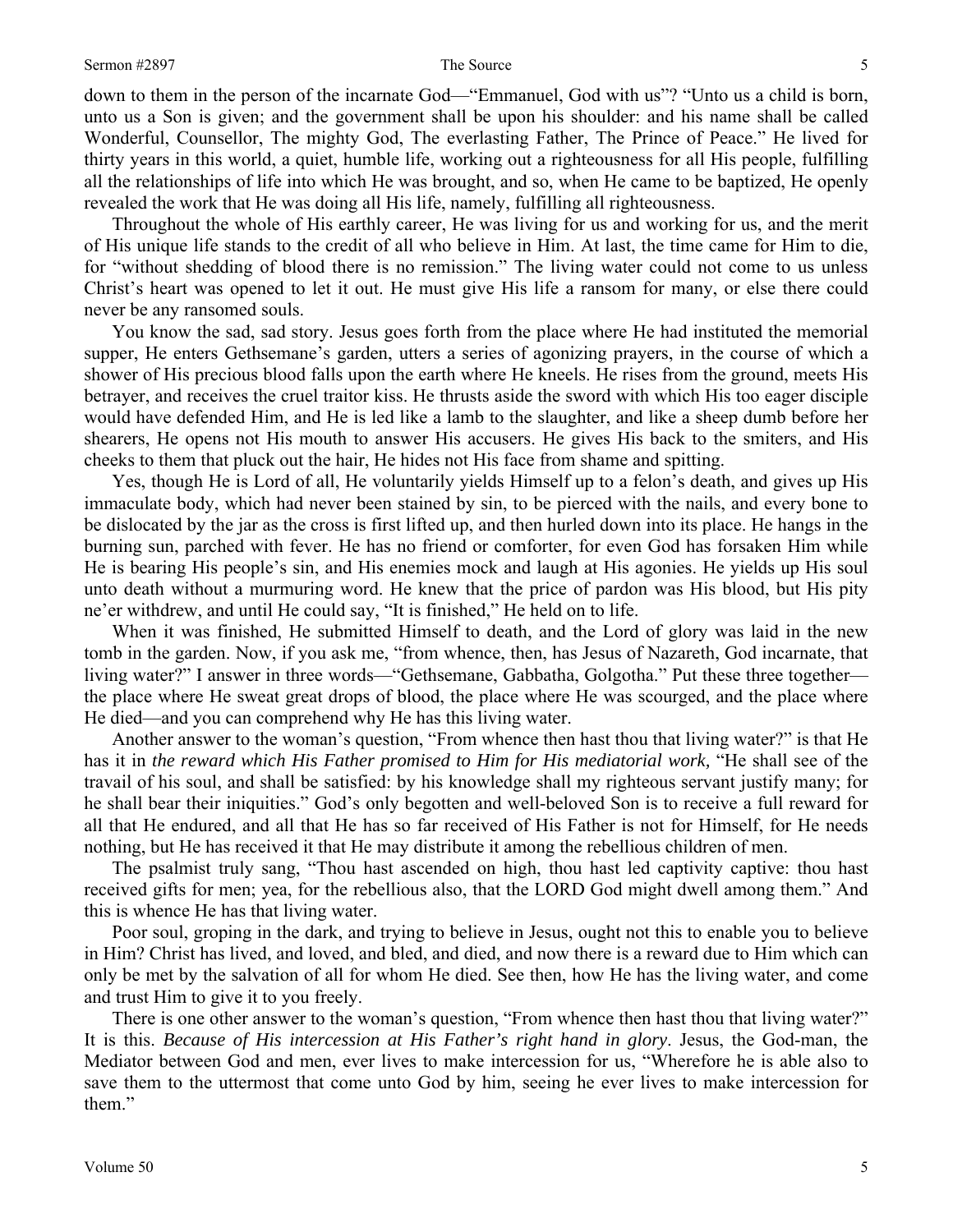Look at Him, my brethren, the risen Christ at God's right hand if you can, see Him standing there, in His robes of glory and beauty, for He is no longer a sacrificing Priest, for His one sacrifice, in which He offered up Himself, is finished forever. Now He has put on the royal robes of the High Priest, for He is both a Prince and a Priest, and there He stands with our names engraven upon His breastplate, each glittering jewel dear to the eyes of God. Wherever He moves, the bells and the pomegranates upon His glorious garments pour forth sweet music in the ear of the Most High, for Christ is altogether lovely in the eyes of His Father, and He is always dear to the heart of His Father.

There He stands as the great representative Man, fully acceptable to God—nay, more, dearly beloved of God, and for His sake, God looks upon all who are in Him with infinite love and divine complacency.

Some of you may know what it is to have a beloved son away in America or Australia for many years. By and by, he comes home, and he brings his wife. You have never seen her, but you love her for his sake. Possibly he also brings home a dozen children. Well, that is a large addition to your family, but you welcome them all for your boy's sake, do you not? I am sure you do, and you seem to see his image in them all. All who belong to him are dear to you for his sake.

So, the ever-blessed God looks with unspeakable love upon the whole family of Christ because of the love which He bears to their covenant Head, and Lord, and Surety. This eternal life that is in Him this boundless love that God gives to Him—this intercessory power that He has with the Father, and that He uses on our behalf—this is whence He hath that living water.

**III.** Now may God the Holy Spirit specially aid us while we briefly notice, in the third place, THE INFERENCES TO BE DRAWN FROM THIS TRUTH.

If this is whence Christ has this living water, then *He is able still to bless the children of men.* If He had received grace from some temporary source of supply, it would have been exhausted long ago, but since He received it from His own divine nature, from the purpose and plan of God, from the anointing of the Holy Spirit, from His own finished work, and from His ever-living power and infinite merit, since all these fountains of grace are as full today as they ever were, and since they always will be just as full, from the same source the stream of grace will continue to flow.

If the deeps, from which a well draws its water, are always the same, then depend upon it, the supply in the well will always be the same. If therefore, the great deeps from which Christ draws the living water cannot be supposed to be lessened, the living water is in Him at this moment, as much as it was eighteen hundred years ago.

The remembrance of this truth should bring consolation to the soul of anyone who may have said, "I wish that I had lived long ago, when Christ was upon this earth in visible form." You should not speak so, for you may as readily receive grace from Christ as did the woman of Samaria. The very words, which Jesus used to that poor fallen creature, He also addresses to you, "If thou knewest the gift of God…thou wouldest have asked of Him, and He would have given you living water." Ask, and thou shalt have, even as she asked and received. It is abundantly clear that there is an ample supply of grace stored up in Christ Jesus for all who trust Him.

It is equally clear that *He needs nothing from us*. If He had drawn the living water out of the well at Sychar, He would have wanted to borrow the woman's water pot, He would have said, "Now, mistress, you must lend Me your rope, and your water pot, for otherwise, I cannot get at the water in the well." But as the living water comes only from Himself, He needs nobody's water pot or rope.

This is a very important matter, because you, sinners, will persist in bringing your water pots and your ropes to help Christ. You want to aid the Lord Jesus Christ, in some way or other, in His work of saving you. "Ah!" you say, "I know that He is a Savior, but then I must"—well, what "must" you do? "Oh!" says one, "I must do this," and another says, "I must do that." I will tell you all the "must" there is about your case, you must be willing to be nothing, and let Christ be everything. You must be the emptiness, and He must be the fullness. You must be the poverty, and He must be the riches. You must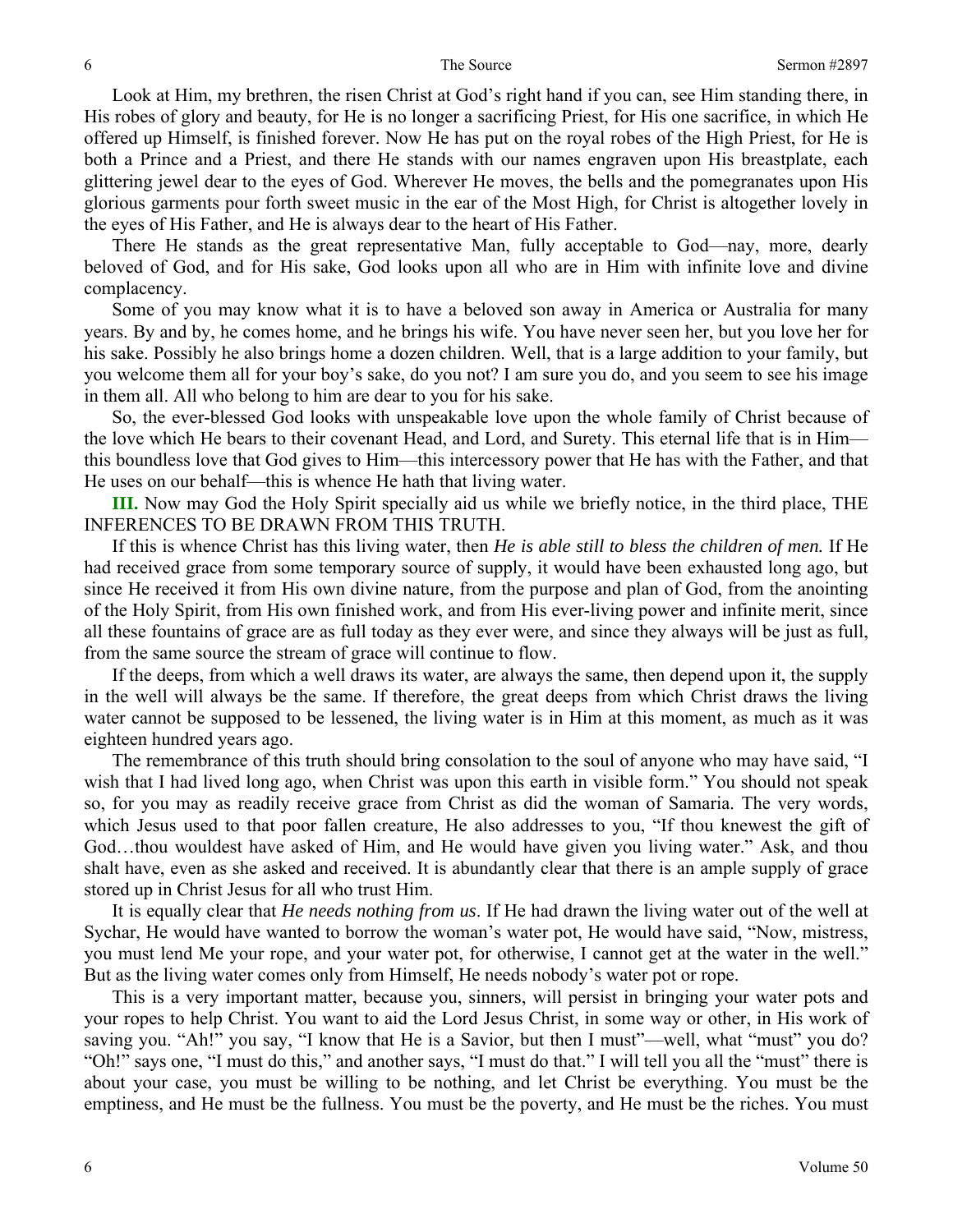be the poor miserable beggar, and He must be your great Enricher, your All in all. That is all that is needed.

Then, once more, since this living water comes to Christ from His essential deity and all the other grand things of which I have spoken, *it is not exhausted at this present time*. There is an abiding fullness in Christ since the living water comes thus to Him. Millions of happy spirits are now in heaven, who have drunk of this living water, but Christ is just as able to save millions upon millions more, and your sins cannot exhaust Christ's fullness.

I remember, when the thirst of my soul was so strong, by reason of my acute sense of sin, that I compared myself to behemoth, of whom the Lord said to Job, "He trusteth that he can draw up Jordan into his mouth." Well now, if your soul's thirst is so great that it will take more than Jordan to satisfy you, and the rivers of Abana and Pharpar after that, and Kishon after that, and the Mediterranean Sea after that, and the Pacific and Atlantic oceans after all those—if you could drink up all that is good in the whole universe, and still thirst for more, if you will receive grace from Christ, He will fill you to the full, yet He will still be just as full of grace as He ever was.

There was a sailor who, if I remember the story rightly, once called at Lubbock's Bank to cash his pay notes. I think he was to draw £50, so he said to the clerk, "I don't like to be hard on anybody. As you have to pay out all this money, I will take ten pounds now, and I will call again another day for some more, as I don't want to break you up." Of course, you may imagine how they smiled at the simplicity of the man who thought that he might break the bank by drawing out such an enormous sum of money as fifty pounds all at once!

You smile at the illustration, yet that is just exactly how many sinners treat the Lord Jesus Christ. They seem to think it is too much to expect to receive from Him the full and free forgiveness of all their sins, they imagine that it is too much for Christ to give all at once, but they do not know that the Lord Jesus Christ has already pardoned enough sinners to make heaven as bright with redeemed spirits as the sky is with stars, and yet He has as much pardoning mercy left as He ever had.

After you draw from a perennial fountain as much water as you need, it still springs up as copiously as ever, so is it with the living water which is stored up in Christ, and you may have it, poor thirsty soul, as much as you need. I will not underestimate the greatness of your sin, it is indeed enormous, but since Christ has borne it, in His own body on the tree, He knows its weight and all about it, and as soon as you trust in Him, you will realize that He has forever put it all away.

So I think that the final inference to be drawn is that *we should all take of this living water, which Christ so freely gives*. "Ah!" says one, "I bless God that I drank of it years ago." Never mind, brother; never mind, sister, come and drink of it again. Keep on receiving Jesus Christ again and again, continually looking unto Him as the Author and Finisher of your faith. Let us all go to Him, saints and sinners, saved and unsaved, this very moment.

May the Holy Spirit draw us, and may we all, as one man, say, "I give myself up to Thee, O Savior, to save me, and I trust Thee to cleanse me from all my sin, and to present me at last, faultless, before the presence of Thy glory with exceeding joy. I am nothing, and I have nothing that I can bring to Thee to merit Thine esteem. I am nothing but a mass of sin and misery—not even feeling my sin as I ought to feel it. Look upon me, O Savior, in love and mercy, and give me the grace to drink of the living water this very hour, if I never drank of it before, and if I did drink of it long ago, let it spring up within me just now, and may I be conscious of its power, to my own comfort and to Thy praise and glory!"

If this be your prayer, my brothers and sisters, God will bless you, and we shall meet in heaven by His grace, still to drink of the living water forever and ever, and to His blessed name we will ascribe all the praise and glory for our salvation, for Jesus' sake! Amen.

## **EXPOSITION BY C. H. SPURGEON**

## *JOHN 4:1-34*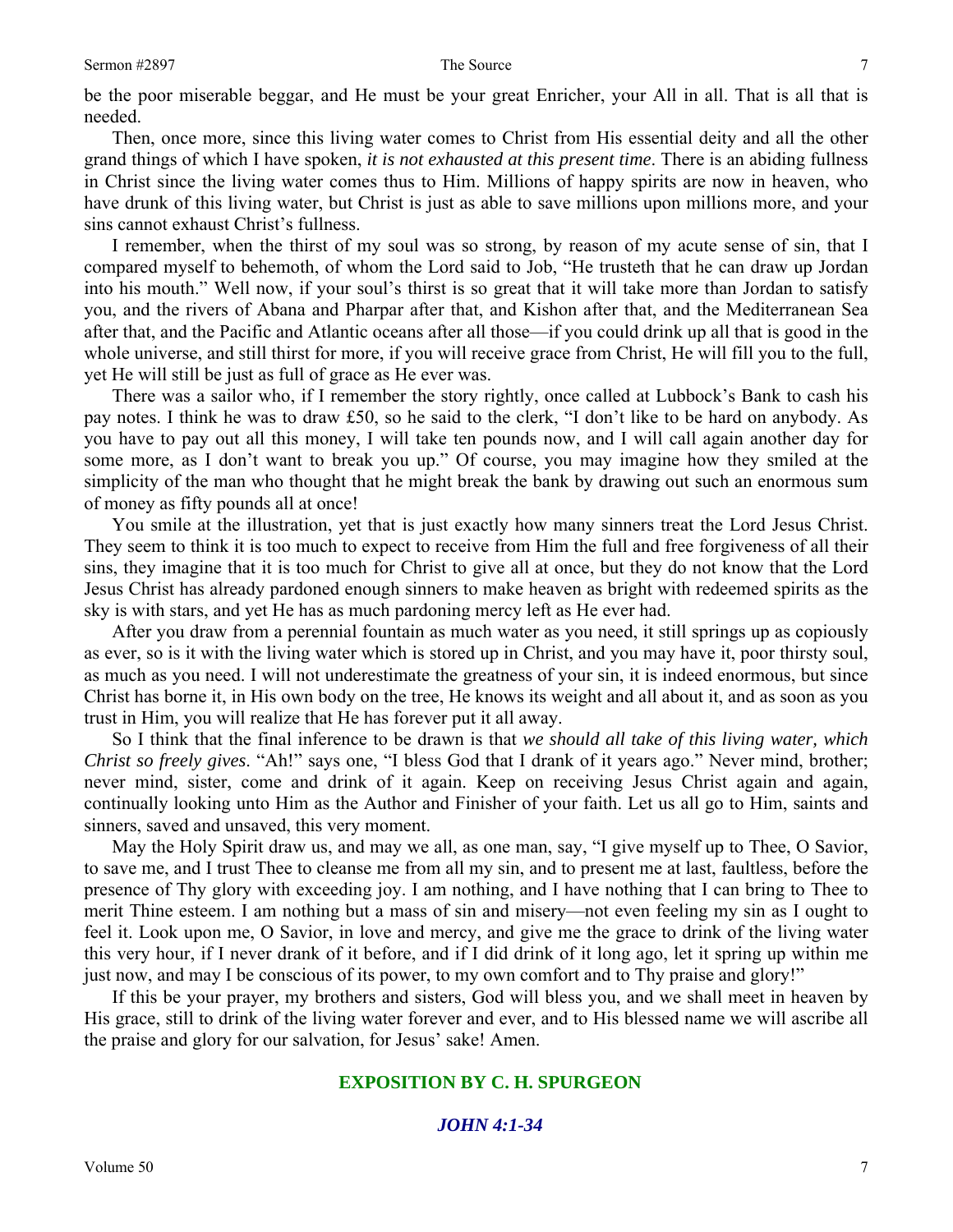**Verses 1-4.** *When therefore the Lord knew how the Pharisees had heard that Jesus made and baptized more disciples than John, (though Jesus himself baptized not, but his disciples,) he left Judaea, and departed again into Galilee. And he must needs go through Samaria.* 

And surely, not only because it was the more convenient way, but because He had designs of love for some souls there, that His Father had given Him. There are many a needs-be in divine providence because of the needs-be of divine grace.

**5-6.** *Then cometh he to a city of Samaria, which is called Sychar, near to the parcel of ground that Jacob gave to his son Joseph. Now Jacob's well was there. Jesus therefore, being wearied with his journey, sat thus on the well: and it was about the sixth hour.* 

Wearied, and needing rest, yet there was no rest for Him, except that He found His sweetest rest in winning immortal souls unto Himself.

**7.** *There cometh a woman of Samaria to draw water: Jesus saith unto her, Give me to drink.* 

That is practically what Jesus still says to the sons and daughters of men: "Give me to drink." He asks for your love, for your trust, for your confidence. It is His meat and drink to bless your souls, and to give you the blessing that you need, and it is a refreshment to His spirit when you give Him the opportunity of thus blessing you.

**8.** *(For his disciples were gone away unto the city to buy meat.)*

It was a great mercy that the disciples were out of the way just then, had they been there, they might have tried to keep this poor woman from speaking to the Savior, and sometimes, brethren, it may be well for us to be laid aside. God may do more good without our presence than with it, who can tell?

**9-10.** *Then saith the woman of Samaria unto him, How is it that thou, being a Jew, askest drink of me, which am a woman of Samaria? for the Jews have no dealings with the Samaritans. Jesus answered and said unto her, If thou knew the gift of God, and who it is that saith to thee, Give me to drink: thou wouldest have asked of him, and he would have given thee living water.* 

See then, the evil of spiritual ignorance, and also see how the chain of grace works, "If thou knewest…thou wouldest have asked…and He would have given." When God gives the knowledge of Christ to the soul, then there comes the spirit of prayer, and then consequent blessing.

**11-12.** *The woman saith unto him, Sir, thou hast nothing to draw with, and the well is deep: from whence then hast thou that living water? Art thou greater than our father Jacob, which gave us the well, and drank thereof himself, and his children, and his cattle?* 

She took the Savior's figure literally, and there are still many who cannot see the spiritual meaning of God's Word, and run their heads against the hard stern letter which kills, instead of seeking and finding the inner living spirit which gives life. These are the people who build their hopes of salvation upon outward ordinances, and who impute saving power to "sacraments." Would God that they knew better!

**13-15***. Jesus answered and said unto her, Whosoever drinketh of this water shall thirst again: but whosoever drinketh of the water that I shall give him shall never thirst; but the water that I shall give him shall be in him a well of water springing up into everlasting life. The woman saith unto him, Sir, give me this water, that I thirst not, neither come hither to draw.* 

She was still unable to see the inner meaning of the Savior's words, the outward sense still held her fast. She needed to have her conscience aroused, for that would prove to be the way into her heart. Christ has different doors for entering into different people's souls. Into some, He enters by the understanding, into many, by the affections. To some, He comes by the way of fear, to another, by that of hope, and to this woman He came by way of her conscience.

**16-19.** *Jesus saith unto her, Go, call thy husband, and come hither. The woman answered and said, I have no husband. Jesus said unto her, Thou hast well said, I have no husband: for thou hast had five husbands; and he whom thou now hast is not thy husband: in that saidst thou truly. The woman saith unto him, Sir, I perceive that thou art a prophet*.